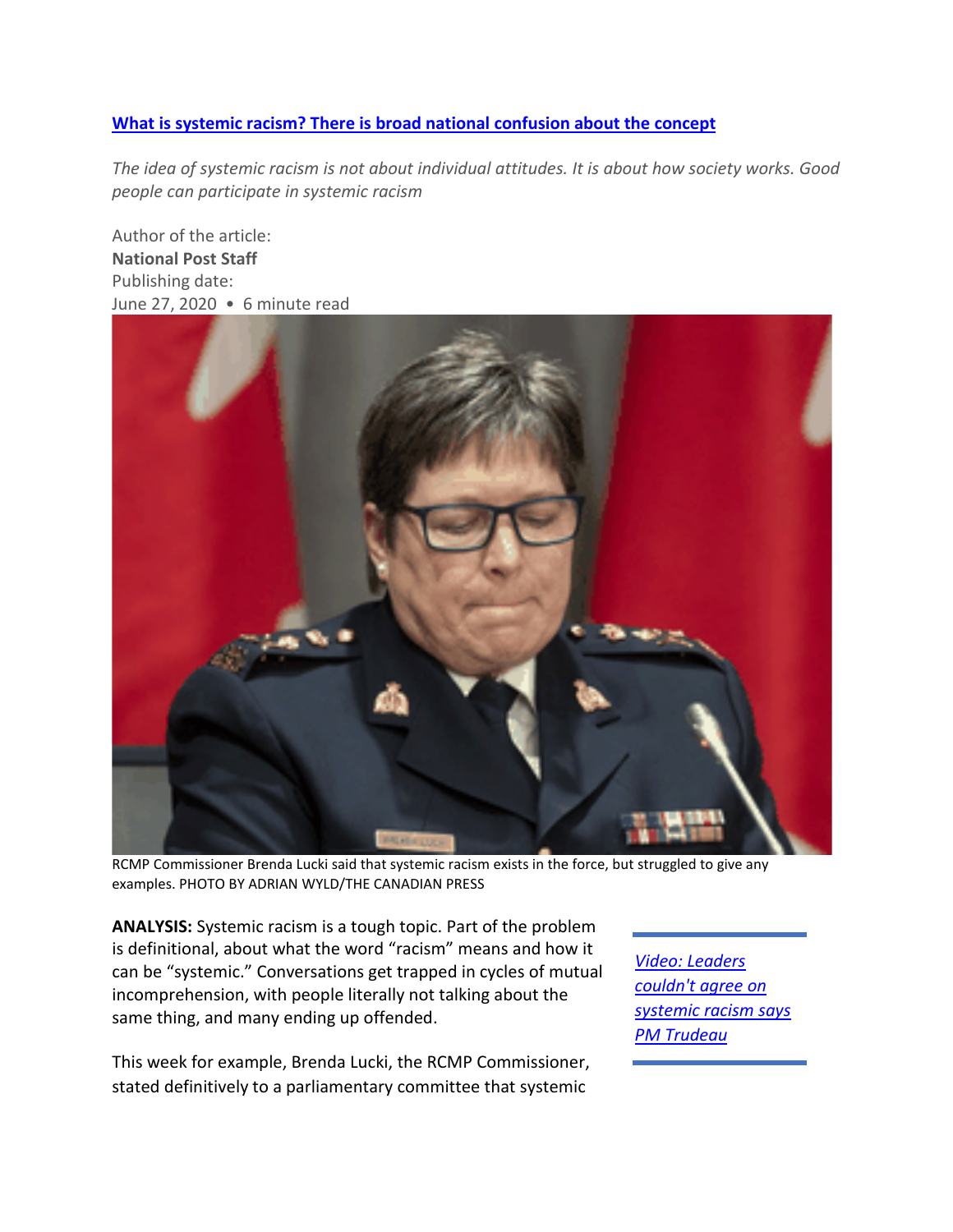racism exists in the RCMP but, when asked for an example, described an obstacle course test for officers biased in favour of tall people, and "there are people in different cultures who may not be six feet including there's not a lot of women that are six-feet tall that would not be able to get through that type of test."

Then she mentioned an aptitude test before deferring the question to a subordinate.

Confusion over systemic racism goes deeper than political gaffes on hot button topics, to the philosophical concepts that frame our common understanding of race, society, and an individual's place in it.

So, what is systemic racism? Does it have a different meaning than racism?

One way to think about racism is as a feeling of bias, scorn or disgust at people of other races in general, or one in particular. It is a private malice, a personal, internal, subjective, psychological phenomenon. Racism, on this view, is an emotion, a sort of hatred.

Canada's First Ministers took this view in their statement on Thursday, in response to antiracism protests, that "Hate has no place in Canada and will not be tolerated."

The statement pledged unanimous support for urgent progress on "complex and long-standing issues," but the very next day Prime Minister Justin Trudeau revealed disagreement behind the statement, saying he advocates a formal recognition of "systemic racism" in order to better address it, but there was not a consensus on this among provincial premiers.

There is broad national confusion about this concept. The suggestion that Canadian society is racist can sound insulting, because if Canada is racist, then Canadians themselves must be racist and full of hate.

This sense of insult is an obstacle to understanding what "systemic racism" means. A claim about society blurs into a claim about an individual. "Systemic racism" can come across as an accusation.

One way out of this mess is to get over one's self.

The idea of systemic racism is not about individual attitudes. It is about how society works. Good people can participate in systemic racism.

As an Ontario Superior Court judge put it this month, in sentencing a 25-year-old Black man on gun charges, the offender's life prospects were limited from birth by poverty and anti-Black racism in his Canadian society: "This was not simply the usual vicissitudes and general unfairness of life. It was systemic and structural."

Thinking of racism as just a feeling is what allows for the metaphor of the "bad apple" as an explanation for police brutality, which ignores the botanical reality that bad apples spoil good ones. In Minneapolis, for example, one of the officers charged with aiding and abetting second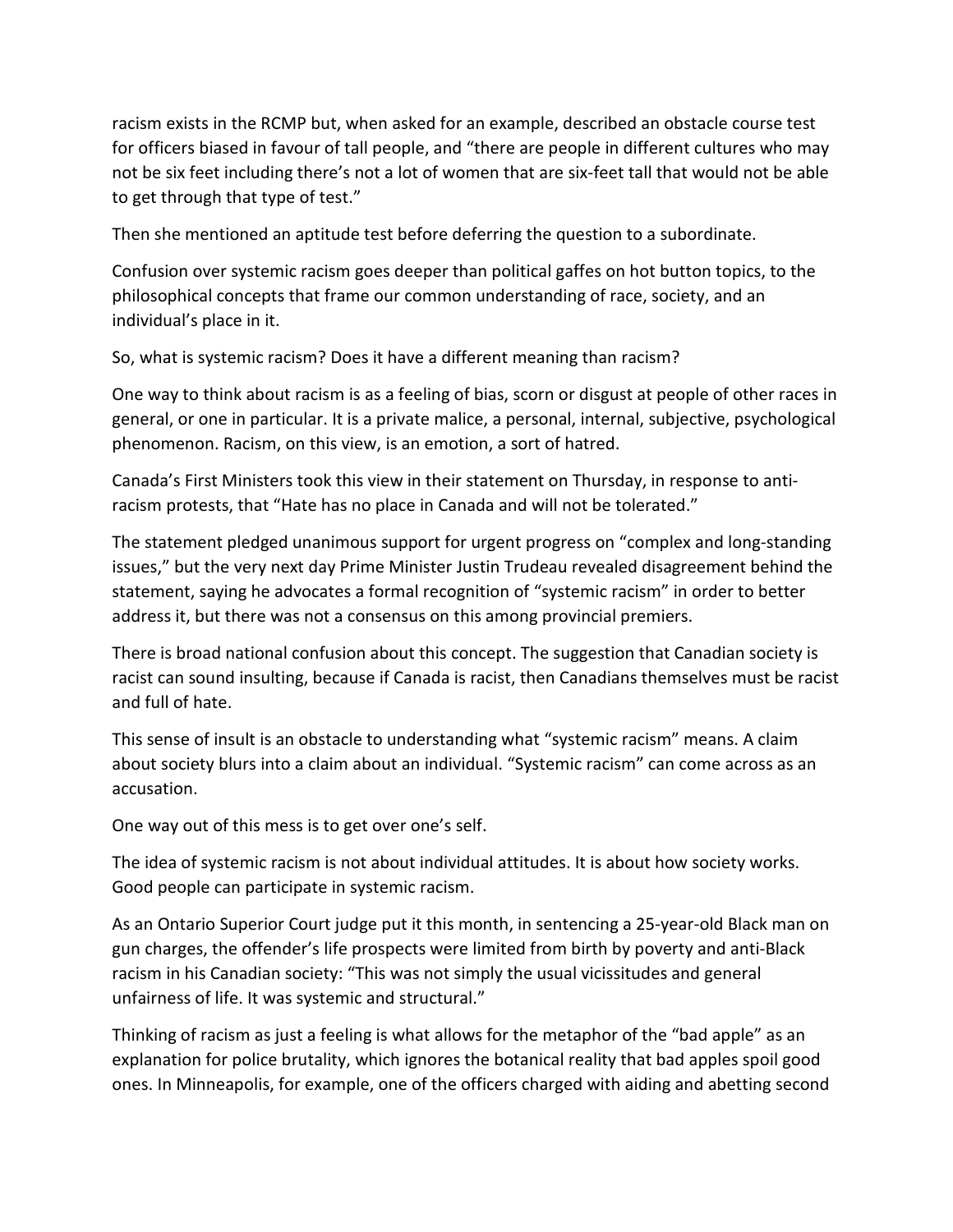degree murder was being trained by the officer who asphyxiated George Floyd. If you consider racism just a feeling, then it is always the personal exception, never the systemic rule.



A still image from a video taken by a bystander on May 25, 2020, shows Minneapolis police arresting George Floyd. PHOTO BY DARNELLA FRAZIER/FACEBOOK/AFP VIA GETTY IMAGES

Canada's anti-racism strategy has fallen into this conceptual trap, with its emphasis on attitudes rather than economic equality, said Anne-Marie Livingstone, a post-doctoral researcher on racial stratification and urban poverty, who is in the process of leaving Harvard University's Canada Program for the University of Toronto's Munk School program in Ethnic, Immigration and Pluralism Studies.

This theoretical confusion is part of the reason Canada's strategy is not working so well, Livingstone said.

She has researched police profiling in Montreal, for example, and found racism conceptualized as a problem of individual biases and errors, which left police leaders blind to how new laws on minor incivilities like loitering fell heaviest on Black kids in areas where police are more present, creating cycles of resentment, mistrust and pointless police involvement for young people.

It also blinded police to their own role in reproducing stereotypes about young Black men through public messaging with an emphasis on "street gangs," which grabbed more attention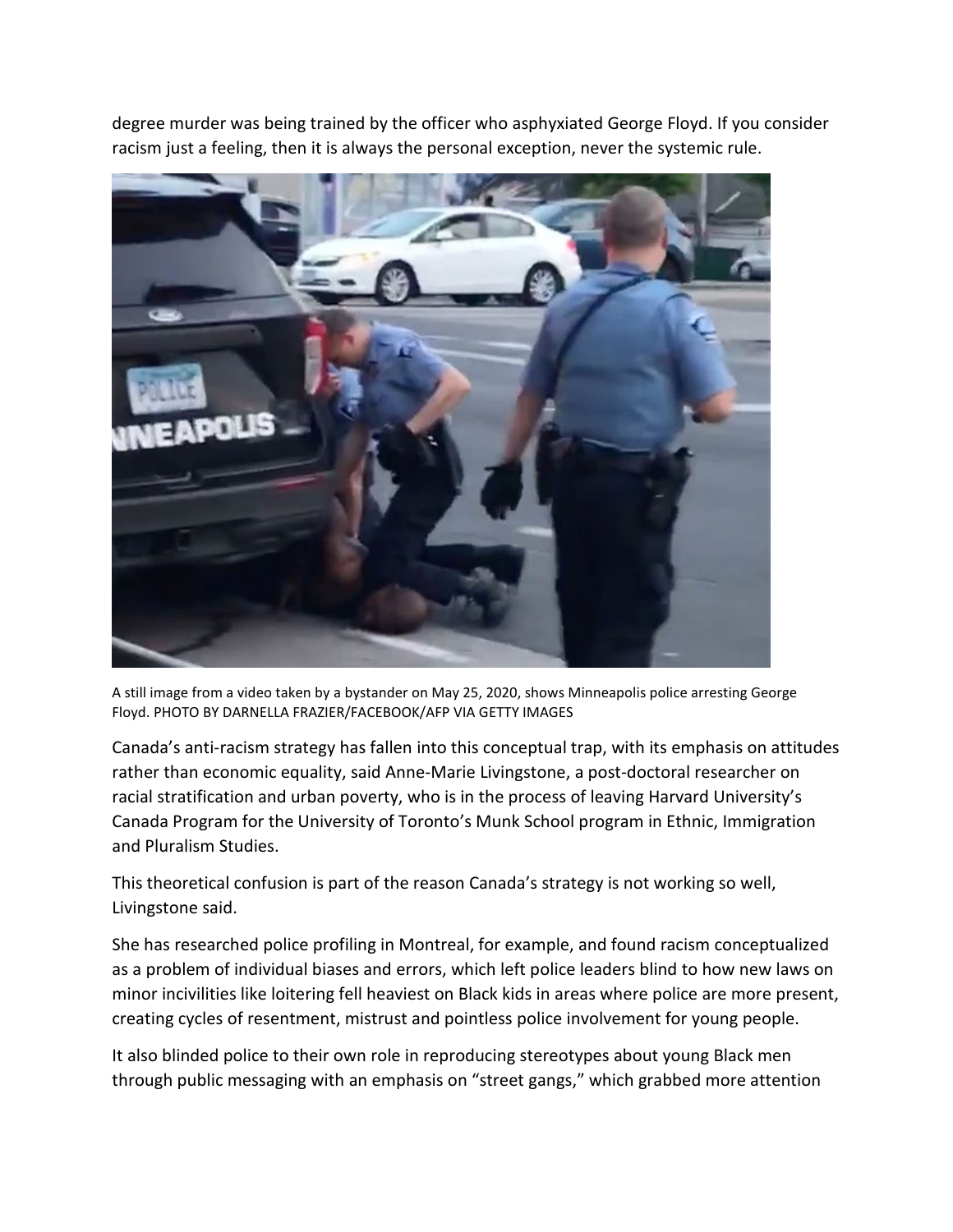as a racial explanation for social problems, far more than other factors like poverty, over which police have little control.

Livingstone identifies as Black and has grandparents from Jamaica, Guyana, Quebec, and the Netherlands. She grew up in Quebec where she was forced to position herself against an exclusionary society, which takes the historically unjustified view that "you're either white or you're not Quebec," she said. "It has no room for confusion, like me."

On race in Canada, however, confusion and uncertainty have always been the norm. It is bafflingly complex. Even the data are suspect, where they even exist, as many institutions have resisted calls to collect race-based data, such as Health Canada and provincial health ministries monitoring the pandemic, which have only recently pledged to start. Ontario's police watchdog also said it would start collecting race data just this month.

In a conference this week on systemic racism with the Association for Canadian Studies, attendees heard the numbers that paint a systemic picture in which, for example, Black people in Toronto were ten times more likely to be carded by police, Black students were more likely to be expelled from school, and Black parents more likely to be investigated by child protective services.

The pandemic has offered an especially revealing glimpse of how Black Canadians have been disproportionately affected by the virus, not only because of higher rates of economic vulnerability and closer living conditions in the tower blocks that made up many of Toronto's inner suburban community outbreaks, but also because of over-representation as frontline health-care workers.

In a conference this week on systemic racism with the Association for Canadian Studies, attendees heard the numbers that paint a systemic picture in which, for example, Black people in Toronto were ten times more likely to be carded by police, Black students were more likely to be expelled from school, and Black parents more likely to be investigated by child protective services.

The pandemic has offered an especially revealing glimpse of how Black Canadians have been disproportionately affected by the virus, not only because of higher rates of economic vulnerability and closer living conditions in the tower blocks that made up many of Toronto's inner suburban community outbreaks, but also because of over-representation as frontline health-care workers.

## *If you consider racism just a feeling, then it is always the personal exception, never the systemic rule*

Even among those who professionally study these social patterns, race is poorly understood and applied as a concept for statistical analysis. Livingstone said it tends to be treated as a biological category of marking people in contrast to a presumed norm of whiteness.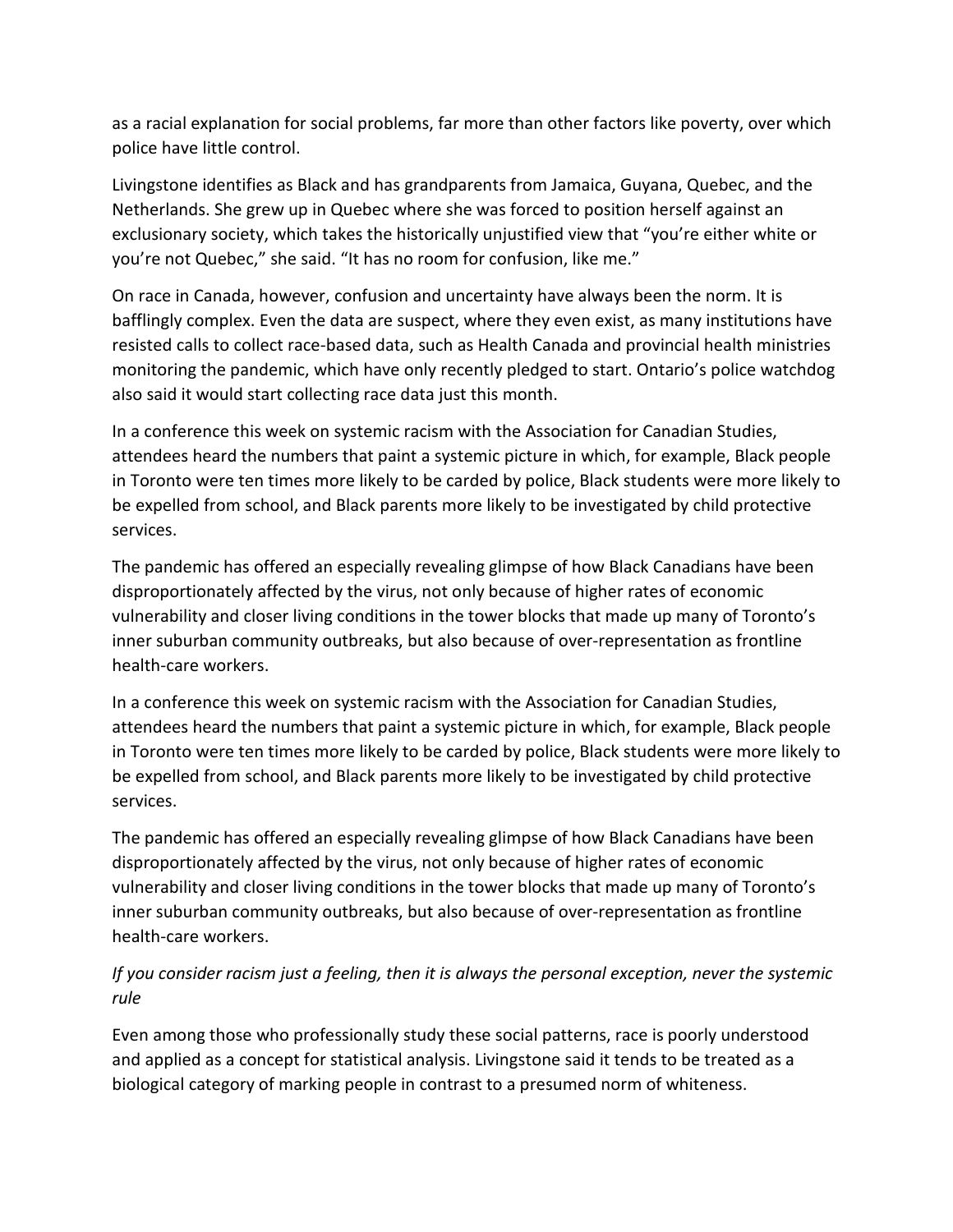Race is complex, she said, and cited her own research, and the discovery that in one cohort of high school students, Canada-born Black students had higher graduation rates than Canadaborn white students, but the overall "Black" category was skewed down by lower achievement among recently arrived Black students. The whole thing promoted a false stereotype of racebased underachievement.

"In Canada, we like to think racism is marginal. It's either not really serious, or we can deal with it afterwards, whereas in the U.S, it's front and centre," Livingstone said.

Not so, she said. Consider the policy of official multiculturalism. The ideology affirms the Canadian self-image of tolerance and cultural diversity, she said, but fails to account for differences in power, and therefore obscures inequality. "It's amazing how taken for granted that is."

The first and fundamental critique of multiculturalism, she said, which is often obscured when Canadians praise themselves for being so welcoming of people from distant lands, is about the place of Indigenous people, and how to square that with the nation's professed values.



Dahabo Ahmed Omer of the Federation of Black Canadians. PHOTO BY JULIE OLIVER/POSTMEDIA/FILE

Canadians have a tendency to think the social changes of the latter 20th century settled the problems of systemic injustice once and for all, with legislated equality. Charter rights and official multiculturalism, makes it hard to see one's country as racist.